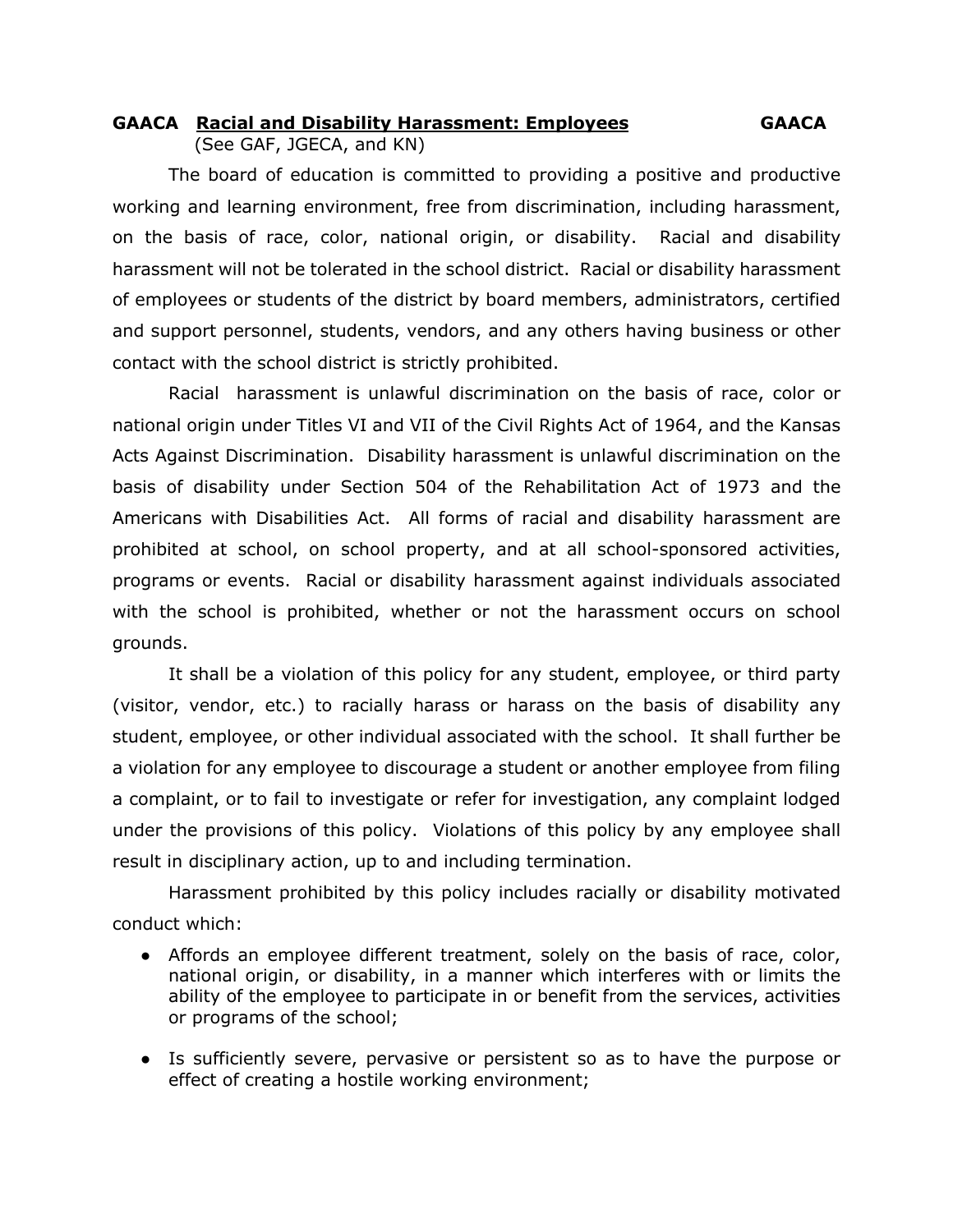## **GAACA Racial and Disability Harassment: Employees GAACA-2** (See GAF, JGECA, and KN)

● Is sufficiently severe, pervasive or persistent so as to have the purpose or effect of interfering with an individual's work performance or employment opportunities.

Racial or disability harassment may result from verbal or physical conduct or written or graphic material.

The district encourages all victims of racial or disability harassment and persons with knowledge of such harassment to report the harassment immediately. Complaints of racial or disability harassment will be promptly investigated and resolved.

Employees who believe they have been subjected to racial or disability harassment should discuss the problem with their immediate supervisor. If an employee's immediate supervisor is the alleged harasser, the employee should discuss the problem with the building principal or the district compliance coordinator. Employees who do not believe the matter is appropriately resolved through this meeting may file a formal complaint under the district's discrimination complaint procedure in policy KN.

Complaints received will be investigated to determine whether, under the totality of the circumstances, the alleged behavior constitutes racial or disability harassment under the definition outlined above. Unacceptable conduct may or may not constitute racial or disability harassment, depending on the nature of the conduct and its severity, pervasiveness and persistence. Behaviors which are unacceptable but do not constitute harassment may also result in employee discipline.

If discrimination or harassment has occurred, the district will take prompt, remedial action to prevent its reoccurrence.

Any employee who witnesses an act of racial or disability harassment or receives a complaint of harassment from another employee or a student shall report the complaint to the building principal. Employees who fail to report complaints or incidents of racial or disability harassment to appropriate school officials may face disciplinary action. School administrators who fail to investigate